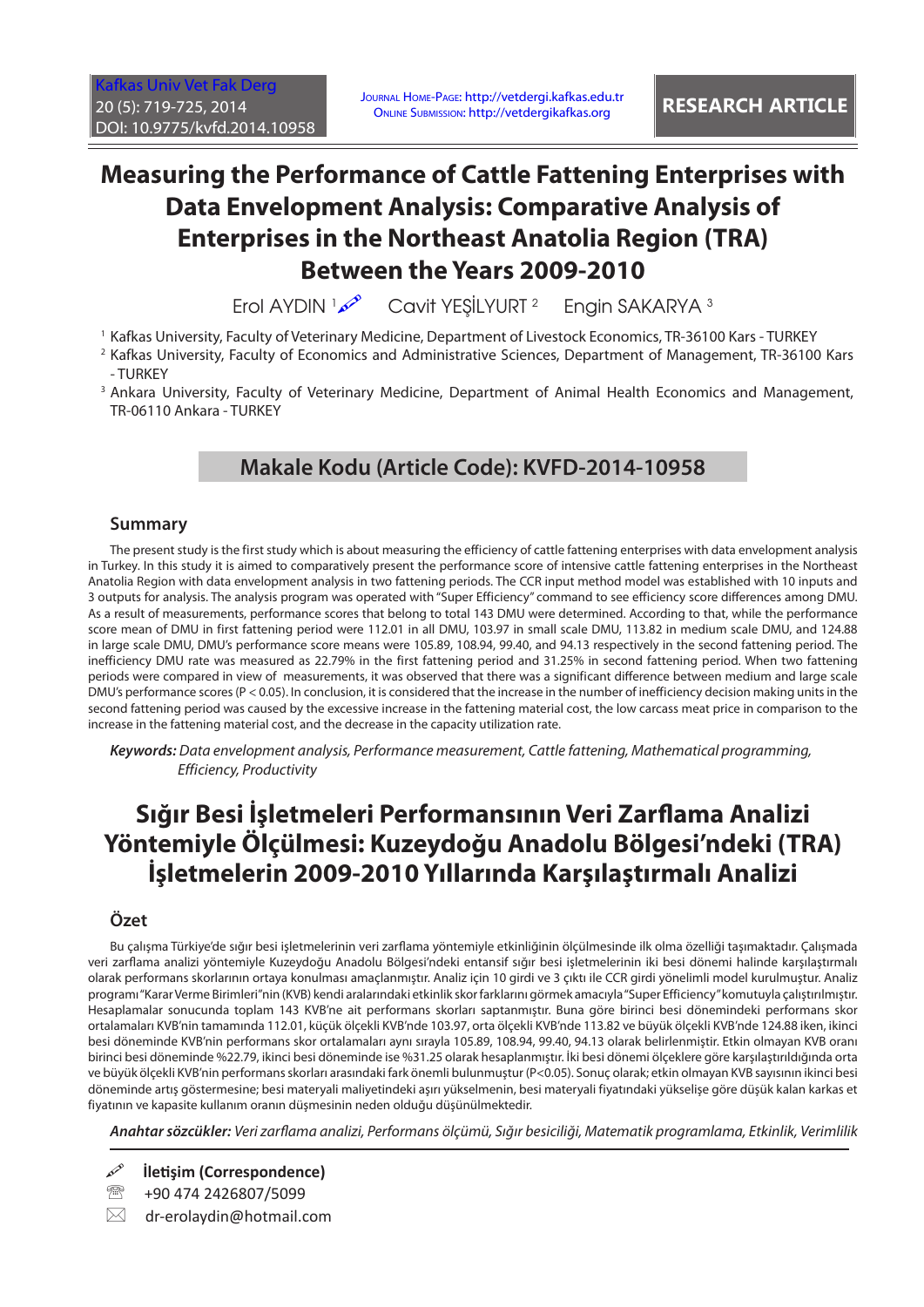## **INTRODUCTION**

According to the Nomenclature of Units for Territorial Statistics, the provinces of Erzurum, Erzincan, and Bayburt in the Northeast Anatolia Region (TRA) are in TRA-1 and Kars, Ardahan, Ağrı, and Iğdır are in TRA-2<sup>[1]</sup>. According to 2012 data of Turkish Statistical Institute Turkey's 14.71% of Turkey's total cattle is in TRA, 3.51% is in Kars, and 4.48% is in Erzurum While considering Turkey's total cattle existence distribution, Kars and Erzurum were among the top four cities as of 2012 [\[2\]](#page-6-0). Cattle fattening enterprises in TRA have similar socio-economic features [\[3\]](#page-6-0).

Cattle fattening, a subsector of the livestock sector, has an important role in transforming male calves, which are an important output of dairy farming, and female breeding stock into high quality and efficiency beef through economic utilization  $[4]$ . The live weight increase, feed intake, feed efficiency and their ability and the relationship between profitability are direct factors on cattle enterprises [\[4,5\].](#page-6-0)

As in all commercial enterprises in cattle fattening enterprises, the main purpose is to make a profit. From this point, evaluating the performances of cattle fattening enterprises gains importance in terms of the continuation of business efficiencies. Performance in general is a concept that quantitatively or qualitatively determines the gains at the end of a purposeful and scheduled activity. In other words, performance is the level of achievement to reach the planned output level. If the business performance is in question, the first concepts that come to mind are efficiency and, productivity [\[6\]](#page-6-0).

The concepts of effectiveness and efficiency, each a dimension of the performance, are crucial for all units in maintaining their existence, whether or not they seek profit. In order to see their own places, their superiority and inferiority among similar ones, units periodically should measure performance with measured data. Without measurement, it is not possible to decide what is good or bad by whom  $[6]$ .

The fact that efficiency and productivity are so important gives way to the development of many measurement methods. They can be grouped in three groups: ratio analysis, parametric methods and non-parametric methods [\[6\]](#page-6-0). Of the methods used to measure efficiency ratio analysis is the simplest. In this approach, each ratio considers only one of the dimensions of efficiency while others are ignored. Generally regression techniques are used in the efficiency measurement with parametric methods. Mathematical programming has been adopted as the solution technique in performance measurement with non-parametric methods [\[7\]](#page-6-0). When ratio analysis and parametric methods cannot over-come

situations (particularly multi-input and multi-output conditions) data envelopment analysis (DEA) offers enormous opportunities for solutions [\[6\].](#page-6-0)

Data envelopment analysis is an activity measurement "without parameters" first developed by Charnes, Cooper and Rhodes (1978-1979) in order to measure "relative" efficiencies of similar commercial decision making units (DMU) in terms of their goods or services  $[7]$ . The method is used for performance comparison in multi-input multi-output relations of production, to which classical regression analysis cannot be directly applied  $[8]$ .

Unlike the single input, single output in the conventional efficiency analysis, DEA acts on the basis of multiple inputs multiple outputs. DEA measuring comparative efficiency originally in nonprofit public institutions, then has been used widely for the measurement of technical efficiency in profit seeking manufacturing and service sectors <sup>[9]</sup>. In this context, it has been used to measure the performances of many profit businesses including livestock enterprises<sup>[10]</sup>.

In cases which inputs and outputs measured with multiple or different measurement scales make comparison difficult DEA is a linear programming-based technique aiming to measure the relative performances of DMU  $[11]$ . In this method it is possible to simultaneously measure various sizes of the DMU with respect to independence of the input and output units from the scale  $[12]$ .

This study aims to determine the activity in two fattening periods of cattle fattening enterprises located in TRA by DEA based on mathematical programming suitable to measure the efficiencies of DMU using multiple inputs and multiple outputs. The present study is the first study about measuring the efficiency of cattle fattening enterprises with data envelopment analysis in Turkey.

### **MATERIAL and METHODS**

### **Material**

To determine intensive cattle fattening enterprises to be included in the research in 2009 in the provinces of Erzurum and Kars, pre-interviews were conducted with Food, Agriculture and Livestock Departments, Agriculture Credit Cooperatives, Meat and Dairy Institution Erzurum Slaughterhouse employees and some breeders. As a result of pre-interviews it has been identified that in the provinces many intensive cattle fattening enterprises operate through the TAR-ET project conducted by the Meat and Dairy Institution and Agriculture Credit Cooperatives. Therefore, it was decided to include intensive cattle fattening enterprises operating through the TAR-ET project in the provinces of Erzurum and Kars in the scope of the research and a total of 82 enterprises were inter-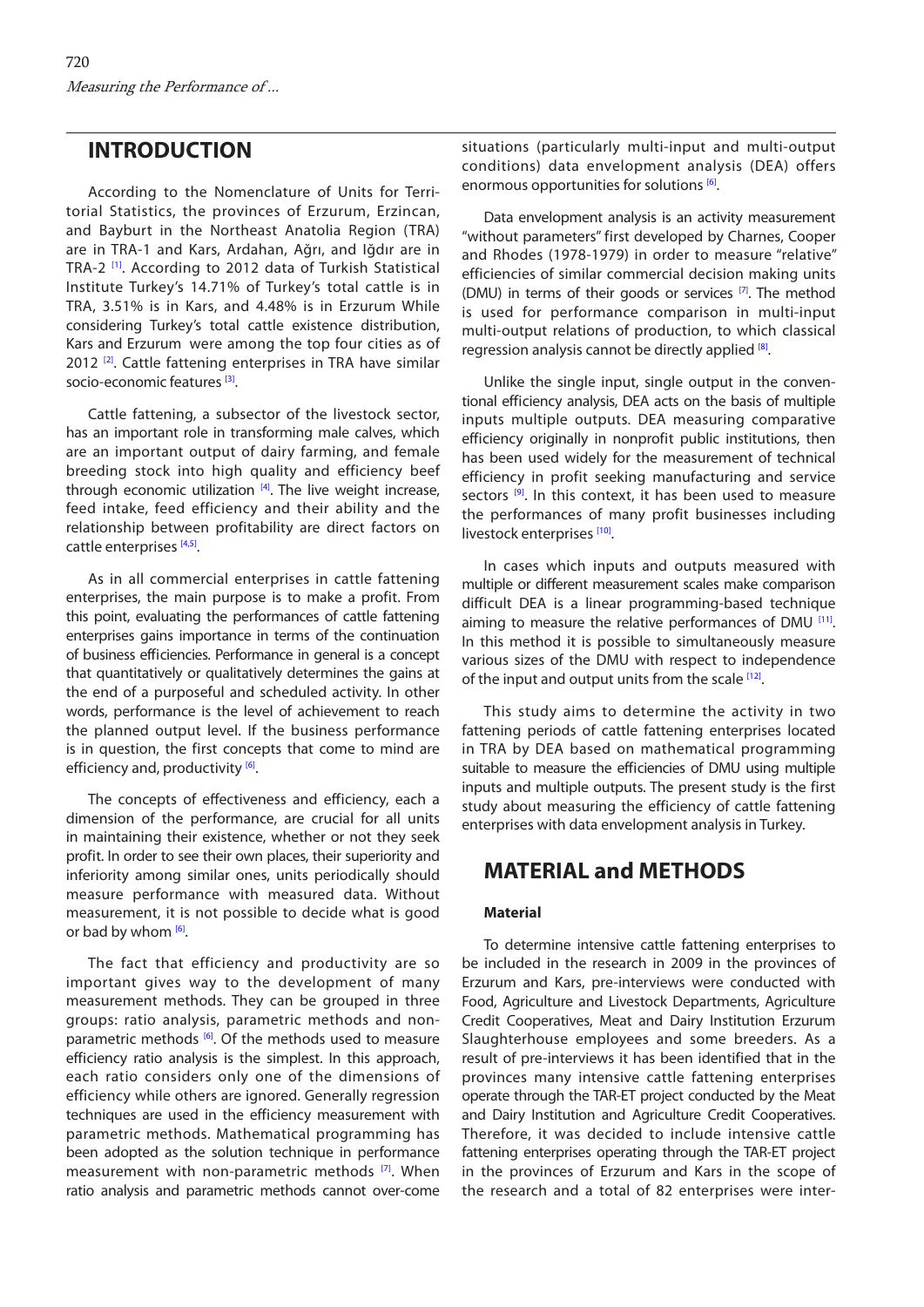### viewed in this context.

The first degree material of the study consisted of data obtained through face-to-face interviews conducted with intensive cattle fattening enterprises in the central district of Kars, the districts of Selim and Sarıkamış, the central Erzurum districts (Aziziye, Palandöken, Yakutiye), the distract of Pasinler and affiliated villages. The Meat and Dairy Institution has benefited from data of Erzurum slaughterhouse's TAR-ET project [\[13\].](#page-6-0) The research includes the cattle production efficiencies of first fattening period of 2009-2010, while the second fattening period between the years 2010-2011. Cattle fattening in the provinces are usually scheduled between October and April in many enterprises once a year.

First survey application was carried out with a total of 79 voluntary enterprises participating in both provinces aimed at intensive cattle fattening enterprises at the beginning and end of the fattening period. The second fattening period survey continued to operate in provinces with a total of 64 enterprises that were surveyed in the first fattening period. Cattle fattening enterprises with 20 and less cattle are considered small scale, those with 21- 40 are considered medium scaled, and those with 41 and more are considered large scaled enterprises.

#### **Methods**

#### *Data Evaluation*

Data envelopment analysis does not give absolute efficiency values while measuring DMU's activity values, it reveals how effective they are to each other [\[14\].](#page-6-0) Therefore, in the study DMU's performance scores were found by analyzing two fattening period's multi-input and multioutput data of cattle fattening enterprises in "Efficiency Measurement System (EMS)" package program which is suitable to measure decision- units' performance <sup>[6]</sup>. The cause of analyzing a total of 143 DMU's of two fattening periods in the EMS package program as a whole arises from the desire to reveal how effective of two fattening period to each other.

In the study, determining the performance scores' descriptive statistics and controlling the significance of differences between groups were made using One-Way ANOVA to three comparisons and T-Test to pairwise. To perform analyzes, the SPSS 20.0 statistical software package was utilized and to create the scatter diagram of the performance score, Windows Excel 2010 was utilized [\[15\].](#page-6-0)

#### *Data Envelopment Analysis*

DEA is a multi-factor productivity measurement model that measures similar decision making unit's (homogeneous) relative effectiveness. A multi-input and multi-output activity score factor is defined as follows [\[16\]:](#page-6-0)

Weighted Output

Efficiency = Weighted Input

Charnes, Cooper and Rhodes expanded Farrell's only input/output technical efficiency measure in 1957 to multiple input/output relative effectiveness measurement, put it to the DEA's literature as the CCR model [\[17,18\].](#page-6-0)

Following the wide recognition of the data envelopment analysis, the method's basic concepts and principles brought the model variation. A variety of models have been developed as well as CCR (Charnes, Cooper, Rhodes) ratio model, BCC (Banker, Charnes, Cooper) returns to scale model, additive model and multiplicative model [\[8\]](#page-6-0). In this study, the input oriented CCR technique has been used; there is no superiority over each other between the CCR and BCC techniques,

It's assumed that each unit has "m" amount of input, "s" amount of output and "n" amount of decision making unit on the problem that will be analyzed.  $X_{ii}$  parameter indicates "i" input amount using by "j" DMU and  $Y_{ii}$ parameter indicates output amount using by "j" UD. Decision variables for that decision problem are the weight to be given for the, "k" DMU's "i" inputs and "r" outputs. These weights are shown as  $V_{ik}$  and  $U_{ik}$  respectively. The objective function of fractional linear programming model was defined as maximal ratio of the "k" DMU total weighted output the sum of the weighted  $^{[14,16,19]}$  $^{[14,16,19]}$  $^{[14,16,19]}$ .

*Objective function:*  $\overline{a}$ *u y rk rk <sup>r</sup> Enb h <sup>k</sup> <sup>m</sup>* inction:

$$
\begin{aligned}\n\text{Objective function:} \\
E \quad n \quad b \quad h \quad k &= \frac{r-1}{m} \frac{u \quad r \quad k \quad \text{y} \quad r \quad k}{\sum_{i=1}^{m} v \quad i \quad k \quad \text{x} \quad i \quad k}\n\end{aligned}
$$

*Subject to: s*

$$
\frac{\sum_{r=1}^{S} u_{rk} y_{rj}}{\sum_{i=1}^{m} v_{ik} x_{ij}} \le 1 \qquad ; j = 1, 2, ..., n \quad (2)
$$
  
and:

*<sup>u</sup> r k*  $v_{ik} \ge 0$ ; i = 1,2,...,m  $u_{rk} \geq 0$ ;  $r = 1, 2, ..., s$ 

CCR data envelopment model can be created with **converting the above fractional programming model into** *converting the above fractional programming model into* a linear programming model [\[7,17,20\].](#page-6-0) *s v i k*

*Objective function:* 

$$
E \, n \, b \, h_k = \sum_{k=1}^{S} u_{rk} \, y_{rk} \qquad k = 1, 2, ..., n
$$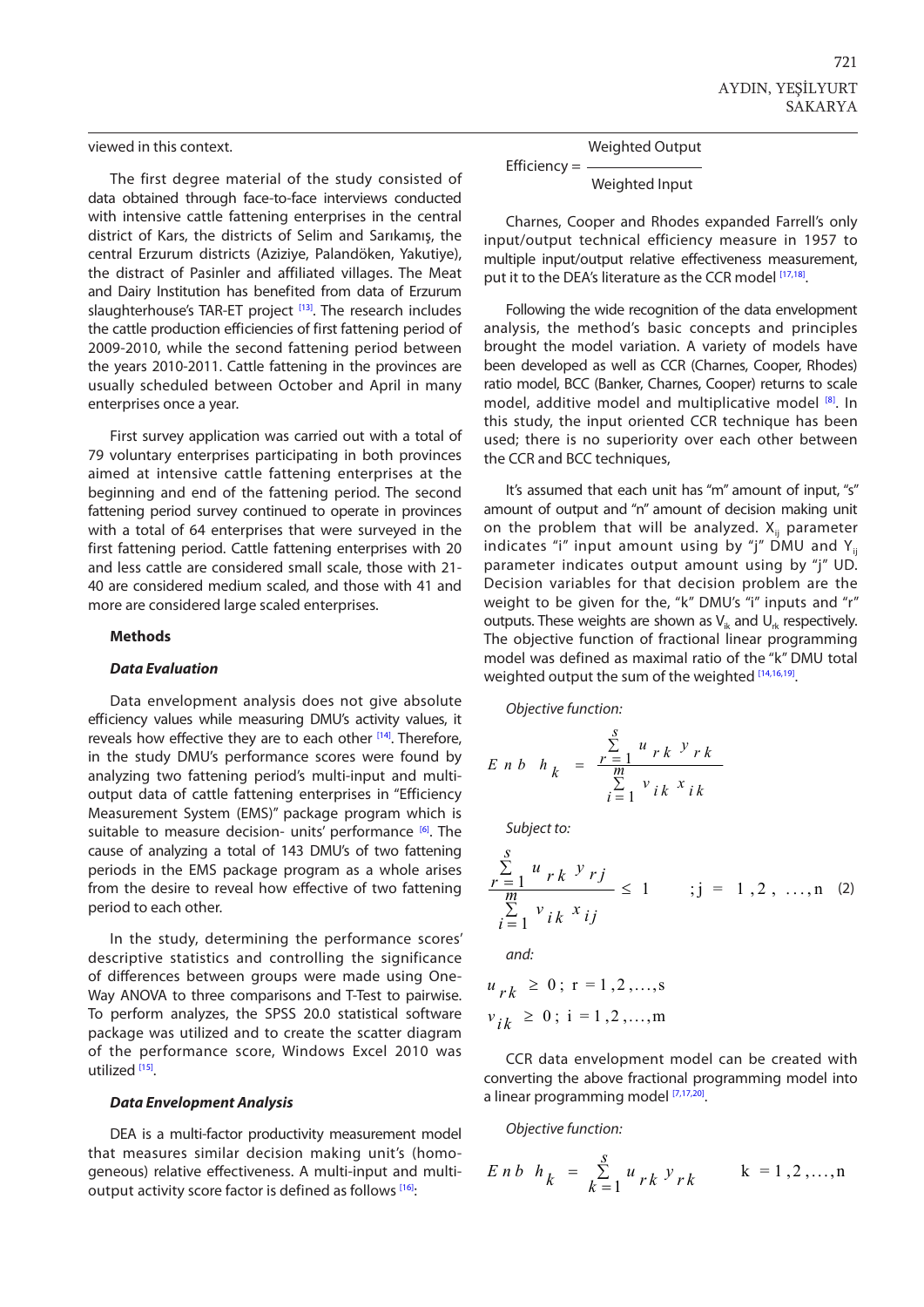*Subject to:* 

Subject to:  
\n
$$
\sum_{r=1}^{S} u_{rk} y_{rj} - \sum_{i=1}^{m} v_{ik} x_{ij} \le 0 \; ; \; j = 1, 2, ..., n
$$
\n
$$
\sum_{i=1}^{m} v_{ik} x_{ik} = 1
$$
\nand:  
\n
$$
u_{rk} \ge 0; r = 1, 2, ..., s
$$
\n(3)

 $0; 7, 1, 2, ...$  $u_{rk}$ 

 $v \cdot \frac{1}{2}$  $v_{ik} \ge 0$ ; i = 1,2,...,m

The above problem has been processed "n times" to determine the effectiveness of all DMU's score. Weighted inputs and outputs are chosen to optimize each decision making unit's efficiency score. In general, if a decision making unit's efficiency score is equal to one, it is efficient, if it's lower than one, it is inefficient [\[16\]](#page-6-0). *v i k*

#### *Implementation of Data Envelopment Analysis*

The analysis was applied to a total of 143 cattle fattening enterprises; it was applied to 79 of them in the first fattening period and 64 of them in the second period. Cattle fattening enterprises were coded as the "Enterprise (Ent) - Fattening Period (1, 2) - City (Erzurum-E, Kars-K) - Enterprise Number (1, 2, 3, ...)". Accordingly, for example, the first enterprise in Erzurum was "Ent1E1" in first fattening period, while the fifth enterprise in Kars was coded as "Ent2K5" in the second fattening period. The evaluation codes of 15 enterprises that didn't continue to operate in the second fattening period are not available. Cattle fattening enterprises are presented in *Table 1* according to the fattening period and scale

The fattening material costs (FMC {I}), feed expenses (FC {I}), labor costs (LC {I}), veterinary-health expenditure (VHC {I}), care-repair cost (CRC {I}), foreign capital interest (IC {I}), other costs (electricity, water, litter, transport, animals and ranch insurance) (OC {I}), general administrative expenses (GAC {I} ), amortization of buildings (ABC {I}) and machinery amortization (MAC {I}) are determined as the input elements for indicating cattle fattening enterprises' performance. The carcass income (CI {O}), incentive bonus income (IBI {O}) and fertilizers income (FI {O}) were included as outputs of enterprises in the analysis. The DMU's incentive bonus income is 1.50 TL per kilogram of male animal carcass that have 60% efficiency and over 190 kg weight in the first fattening period within the TAR-ET project and whereas per men animal is 300 TL in the second fattening period [\[3\]](#page-6-0).

Thus, by analyzing a total of 143 DMU, 10 inputs and 3 outputs, through the input oriented analysis in two fattening periods, the efficiency scores were calculated. As in all methods of mathematical analyses, in DEA in the presence of a large number of input and output increases the reliability of results. The program has been executed with "Super Efficiency" command for the enterprises on the efficiency border in EMS package program to see differences of the efficiency scores among themselves. Accordingly, the cattle fattening enterprises with the efficiency score 100% and more were evaluated as efficient and the ones with the efficiency score less than 100% as inefficient.

## **RESULTS**

The decision making unit's capacity utilization rates evaluated in the context of research according to the fattening period and scales are given in *[Table 2](#page-4-0)*. In terms of capacity utilization rate, between the first and second fattening period statistical differences are found in their medium and large scale decision making units (P<0.001).

The performance scores of the decision making units first and second fattening periods are shown in *[Table 3](#page-4-0)* and in *[Fig. 1](#page-5-0)*. In addition, performance scores according to the evaluation of the decision making unit measures are present in *[Table 4](#page-5-0)*.

| Table 1. Performance measured cattle fattening enterprises   |                                                                                                                                                                                                                                                                                                                                                 |                                                                                                                                                                                                                                                                                    |  |  |  |  |  |
|--------------------------------------------------------------|-------------------------------------------------------------------------------------------------------------------------------------------------------------------------------------------------------------------------------------------------------------------------------------------------------------------------------------------------|------------------------------------------------------------------------------------------------------------------------------------------------------------------------------------------------------------------------------------------------------------------------------------|--|--|--|--|--|
| Tablo 1. Performans ölçümleri yapılan sığır besi işletmeleri |                                                                                                                                                                                                                                                                                                                                                 |                                                                                                                                                                                                                                                                                    |  |  |  |  |  |
| <b>Decision</b><br><b>Making Units</b><br><b>Scale</b>       | <b>Fattening Periods</b>                                                                                                                                                                                                                                                                                                                        |                                                                                                                                                                                                                                                                                    |  |  |  |  |  |
|                                                              | <b>First Fattening Period Decision Making Units</b>                                                                                                                                                                                                                                                                                             | <b>Second Fattening Period Decision Making Units</b>                                                                                                                                                                                                                               |  |  |  |  |  |
| $\leq$ 20<br>Head                                            | Ent1E1, Ent1E8, Ent1E9, Ent1E12, Ent1E15, Ent1E17, Ent1E18, Ent1E20,<br>Ent1E22, Ent1E25, Ent1E26, Ent1E28, Ent1E29, Ent1E32, Ent1E34,<br>Ent1E35, Ent1E36, Ent1E43, Ent1E44, Ent1E45, Ent1E49, Ent1E50,<br>Ent1E52, Ent1E57, Ent1E58, Ent1E61, Ent1E63, Ent1E64, Ent1E65,<br>Ent1E66, Ent1E68, Ent1E70, Ent1K2, Ent1K3, Ent1K4, Ent1K5, Ent1K8 | Ent2E1, Ent2E8, Ent2E9, Ent2E10, Ent2E12, Ent2E15, Ent2E22,<br>Ent2E25, Ent2E26, Ent2E27, Ent2E28, Ent2E29, Ent2E32,<br>Ent2E33, Ent2E34, Ent2E35, Ent2E36, Ent2E41, Ent2E44,<br>Ent2E49, Ent2E51, Ent2E52, Ent2E54, Ent2E60, Ent2E63,<br>Ent2E64, Ent2E66, Ent2K2, Ent2K3, Ent2K5 |  |  |  |  |  |
| 21-40 Head                                                   | Ent1E2, Ent1E3, Ent1E4, Ent1E10, Ent1E13, Ent1E23, Ent1E24, Ent1E27,<br>Ent1E30, Ent1E31, Ent1E33, Ent1E37, Ent1E41, Ent1E42, Ent1E46,<br>Ent1E51, Ent1E53, Ent1E54, Ent1E59, Ent1E60, Ent1K6, Ent1K7                                                                                                                                           | Ent2E2, Ent2E3, Ent2E4, Ent2E5, Ent2E13, Ent2E21, Ent2E23,<br>Ent2E24, Ent2E31, Ent2E37, Ent2E42, Ent2E46, Ent2E53,<br>Ent2E55, Ent2E58, Ent2E62, Ent2E67, Ent2E68, Ent2K6, Ent2K7                                                                                                 |  |  |  |  |  |
| $41 \geq$<br>Head                                            | Ent1E5, Ent1E6, Ent1E7, Ent1E11, Ent1E14, Ent1E16, Ent1E19, Ent1E21,<br>Ent1E38, Ent1E39, Ent1E40, Ent1E47, Ent1E48, Ent1E55, Ent1E56,<br>Ent1E62, Ent1E67, Ent1E69, Ent1K71, Ent1K1                                                                                                                                                            | Ent2E6, Ent2E7, Ent2E11, Ent2E16, Ent2E19, Ent2E38,<br>Ent2E39, Ent2E40, Ent2E47, Ent2E48, Ent2E56, Ent2E69,<br>Ent2E71, Ent2K1                                                                                                                                                    |  |  |  |  |  |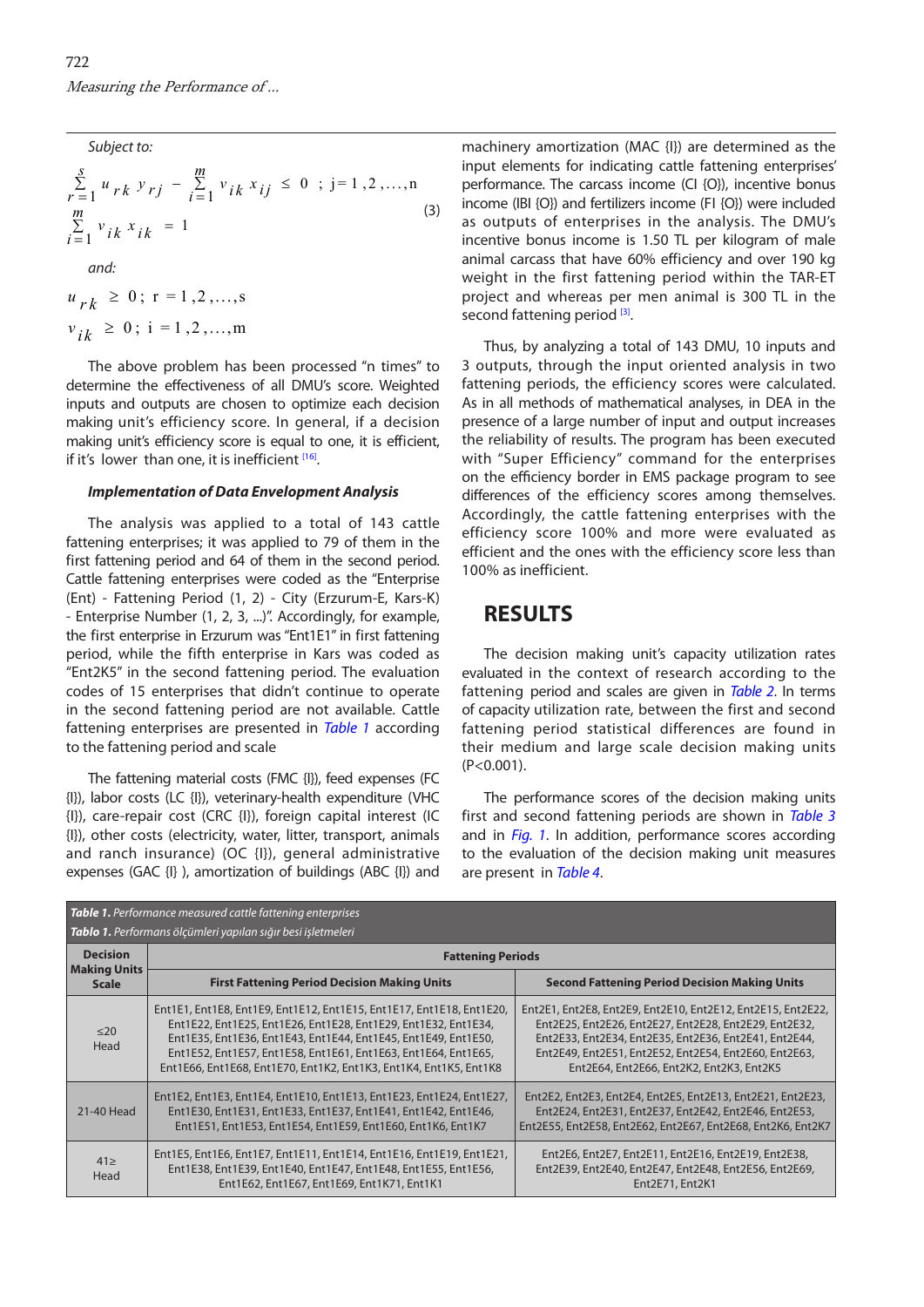# <span id="page-4-0"></span>*Table 2. Capacity utilization rates according to fattening periods*

| <b>Tablo 2.</b> Besi dönemlerine göre kapasite kullanım oranları                                                                                                                                                                                                                                                                |                          |                                                           |                |            |                                                            |            |                |          |  |  |
|---------------------------------------------------------------------------------------------------------------------------------------------------------------------------------------------------------------------------------------------------------------------------------------------------------------------------------|--------------------------|-----------------------------------------------------------|----------------|------------|------------------------------------------------------------|------------|----------------|----------|--|--|
|                                                                                                                                                                                                                                                                                                                                 | <b>Fattening Periods</b> |                                                           |                |            |                                                            |            |                |          |  |  |
| <b>Parameter</b>                                                                                                                                                                                                                                                                                                                |                          | <b>First Fattening Period Decision Making Units Scale</b> |                |            | <b>Second Fattening Period Decision Making Units Scale</b> |            |                |          |  |  |
|                                                                                                                                                                                                                                                                                                                                 | $\leq$ 20 Head           | 21-40 Head                                                | $41 \geq$ Head | <b>All</b> | $\leq$ 20 Head                                             | 21-40 Head | $41 \geq$ Head | All      |  |  |
| DU Amount (Number)                                                                                                                                                                                                                                                                                                              | 37                       | 22                                                        | 20             | 79         | 30                                                         | 20         | 14             | 64       |  |  |
| Total Breeding Animal (Head)                                                                                                                                                                                                                                                                                                    | 521                      | 684                                                       | 1455           | 2660       | 422                                                        | 599        | 863            | 1884     |  |  |
| <b>Total Capacity (Head)</b>                                                                                                                                                                                                                                                                                                    | 1199                     | 1021                                                      | 1840           | 4060       | 1054                                                       | 1104       | 1336           | 3494     |  |  |
| Capacity Utilization Rate (%)                                                                                                                                                                                                                                                                                                   | 43.45a                   | $66.99a*$                                                 | 79.08a*        | $65.52a**$ | 40.04a                                                     | $54.26*$   | $64.60*$       | 53.92b** |  |  |
| $\mathcal{L}$ , $\mathcal{L}$ , $\mathcal{L}$ , $\mathcal{L}$ , $\mathcal{L}$ , $\mathcal{L}$ , $\mathcal{L}$ , $\mathcal{L}$ , $\mathcal{L}$ , $\mathcal{L}$ , $\mathcal{L}$ , $\mathcal{L}$ , $\mathcal{L}$ , $\mathcal{L}$ , $\mathcal{L}$ , $\mathcal{L}$ , $\mathcal{L}$ , $\mathcal{L}$ , $\mathcal{L}$ , $\mathcal{L}$ , |                          |                                                           |                |            |                                                            |            |                |          |  |  |

*a, b: The difference between groups with different letters in the same row and the same scale are significant; \* P<0.001; \*\* P<0.05*

| Table 3. EMS package program performance scores with the super efficiency command for the first and second fattening periods decision making units<br>Tablo 3. Birinci ve ikinci besi döneminde karar verme birimlerinin süper etkinlik komutuyla EMS paket programı performans skorları |                                 |                |                          |                |                                     |                    |                                 |                                  |                                 |                                 |                                 |
|------------------------------------------------------------------------------------------------------------------------------------------------------------------------------------------------------------------------------------------------------------------------------------------|---------------------------------|----------------|--------------------------|----------------|-------------------------------------|--------------------|---------------------------------|----------------------------------|---------------------------------|---------------------------------|---------------------------------|
| <b>DMU</b>                                                                                                                                                                                                                                                                               | <b>Performance</b><br>Score (%) | <b>DMU</b>     | Performance<br>Score (%) | <b>DMU</b>     | <b>Performance</b><br>Score $(\% )$ | <b>DMU</b>         | <b>Performance</b><br>Score (%) | <b>DMU</b>                       | <b>Performance</b><br>Score (%) | <b>DMU</b>                      | <b>Performance</b><br>Score (%) |
| Ent1E1                                                                                                                                                                                                                                                                                   | 105.07                          | <b>Ent1E25</b> | 95.85                    | <b>Ent1E49</b> | 102.91                              | Ent1K2             | 108.66                          | Ent2E22                          | 116.60                          | Ent2E49                         | 92.23                           |
| Ent1E2                                                                                                                                                                                                                                                                                   | 121.37                          | Ent1E26        | 93.80                    | <b>Ent1E50</b> | 100.90                              | Ent1K3             | 111.46                          | Ent <sub>2</sub> E <sub>23</sub> | 101.81                          | <b>Ent2E51</b>                  | 100.00                          |
| Ent1E3                                                                                                                                                                                                                                                                                   | 129.81                          | Ent1E27        | 106.86                   | Ent1E51        | 111.01                              | Ent1K4             | 106.35                          | Ent2E24                          | 101.68                          | <b>Ent2E52</b>                  | 124.98                          |
| Ent1E4                                                                                                                                                                                                                                                                                   | 109.08                          | Ent1E28        | 99.50                    | Ent1E52        | 112.12                              | Ent1K5             | 107.48                          | Ent2E25                          | 106.25                          | Ent2E53                         | 98.38                           |
| Ent1E5                                                                                                                                                                                                                                                                                   | 111.24                          | Ent1E29        | 96.52                    | Ent1E53        | 105.81                              | Ent1K6             | 99.76                           | Ent2E26                          | 100.99                          | Ent2E54                         | 106.56                          |
| Ent1E6                                                                                                                                                                                                                                                                                   | 112.09                          | Ent1E30        | 168.24                   | Ent1E54        | 86.19                               | Ent1K7             | 133.13                          | Ent2E27                          | 131.39                          | Ent2E55                         | 104.53                          |
| Ent1E7                                                                                                                                                                                                                                                                                   | 170.43                          | Ent1E31        | 105.82                   | Ent1E55        | 125.24                              | Ent1K8             | 130.86                          | Ent2E28                          | 112.48                          | Ent2E56                         | 87.70                           |
| Ent1E8                                                                                                                                                                                                                                                                                   | 101.44                          | Ent1E32        | 119.14                   | Ent1E56        | 115.61                              | Ent2E1             | 92.04                           | Ent2E29                          | 113.35                          | Ent2E58                         | 91.70                           |
| Ent1E9                                                                                                                                                                                                                                                                                   | 92.53                           | Ent1E33        | 110.75                   | <b>Ent1E57</b> | 107.60                              | Ent2E2             | 103.32                          | Ent2E31                          | 97.22                           | Ent2E60                         | 93.10                           |
| Ent1E10                                                                                                                                                                                                                                                                                  | 112.22                          | Ent1E34        | 105.35                   | Ent1E58        | 114.35                              | Ent2E3             | 99.89                           | Ent2E32                          | 117.25                          | Ent2E62                         | 107.42                          |
| Ent1E11                                                                                                                                                                                                                                                                                  | 110.57                          | Ent1E35        | 90.54                    | Ent1E59        | 113.11                              | Ent <sub>2E4</sub> | 100.14                          | Ent2E33                          | 122.43                          | Ent2E63                         | 154.05                          |
| Ent1E12                                                                                                                                                                                                                                                                                  | 90.52                           | Ent1E36        | 109.16                   | <b>Ent1E60</b> | 100.67                              | Ent2E5             | 84.24                           | Ent2E34                          | 90.64                           | Ent2E64                         | 100.00                          |
| Ent1E13                                                                                                                                                                                                                                                                                  | 122.93                          | Ent1E37        | 109.25                   | Ent1E61        | 115.86                              | Ent <sub>2E6</sub> | 113.39                          | Ent2E35                          | 93.88                           | Ent2E66                         | 94.53                           |
| Ent1E14                                                                                                                                                                                                                                                                                  | 240.32                          | Ent1E38        | 115.95                   | Ent1E62        | 110.71                              | Ent2E7             | 162.08                          | Ent2E36                          | 103.36                          | Ent2E67                         | 110.79                          |
| Ent1E15                                                                                                                                                                                                                                                                                  | 93.29                           | Ent1E39        | 111.86                   | Ent1E63        | 135.31                              | Ent <sub>2E8</sub> | 145.45                          | Ent2E37                          | 97.15                           | Ent2E68                         | 107.53                          |
| Ent1E16                                                                                                                                                                                                                                                                                  | 126.39                          | Ent1E40        | 111.33                   | Ent1E64        | 96.60                               | Ent2E9             | 120.81                          | Ent2E38                          | 100.59                          | Ent2E69                         | 91.78                           |
| Ent1E17                                                                                                                                                                                                                                                                                  | 122.67                          | Ent1E41        | 126.00                   | Ent1E65        | 126.52                              | Ent2E10            | 85.59                           | Ent2E39                          | 98.74                           | Ent2E71                         | 113.96                          |
| Ent1E18                                                                                                                                                                                                                                                                                  | 101.37                          | <b>Ent1E42</b> | 103.79                   | Ent1E66        | 84.24                               | Ent2E11            | 126.30                          | Ent2E40                          | 106.70                          | Ent <sub>2K1</sub>              | 107.61                          |
| Ent1E19                                                                                                                                                                                                                                                                                  | 112.01                          | Ent1E43        | 92.38                    | Ent1E67        | 116.27                              | Ent2E12            | 100.00                          | Ent2E41                          | 104.79                          | Ent <sub>2</sub> K <sub>2</sub> | 125.36                          |
| <b>Ent1E20</b>                                                                                                                                                                                                                                                                           | 97.29                           | Ent1E44        | 89.57                    | Ent1E68        | 102.03                              | Ent2E13            | 101.69                          | Ent2E42                          | 89.22                           | Ent <sub>2K3</sub>              | 103.09                          |
| Ent1E21                                                                                                                                                                                                                                                                                  | 116.59                          | Ent1E45        | 83.12                    | Ent1E69        | 93.84                               | Ent2E15            | 113.45                          | Ent2E44                          | 101.55                          | Ent <sub>2K5</sub>              | 101.87                          |
| Ent1E22                                                                                                                                                                                                                                                                                  | 106.89                          | Ent1E46        | 111.41                   | Ent1E70        | 97.73                               | Ent2E16            | 102.74                          | Ent2E46                          | 98.38                           | Ent <sub>2K6</sub>              | 85.58                           |
| Ent1E23                                                                                                                                                                                                                                                                                  | 106.96                          | Ent1E47        | 103.93                   | Ent1E71        | 123.11                              | Ent2E19            | 104.76                          | Ent2E47                          | 98.31                           | Ent <sub>2K7</sub>              | 104.35                          |
| Ent1E24                                                                                                                                                                                                                                                                                  | 109.85                          | Ent1E48        | 121.69                   | Ent1K1         | 148.50                              | Ent2E21            | 102.92                          | Ent2E48                          | 106.26                          |                                 |                                 |

In the decision making units first fattening period while the scale grows the performance score rises, it declines in the second fattening period. In addition, performance scores differences while between small scale decision making units and other scale decision making

units in the first fattening period, between large scale decision making units and other scale decision making units in the second fattening period and are statistically significant (P<0.05). On the other hand, when the two fattening periods are compared according to the scales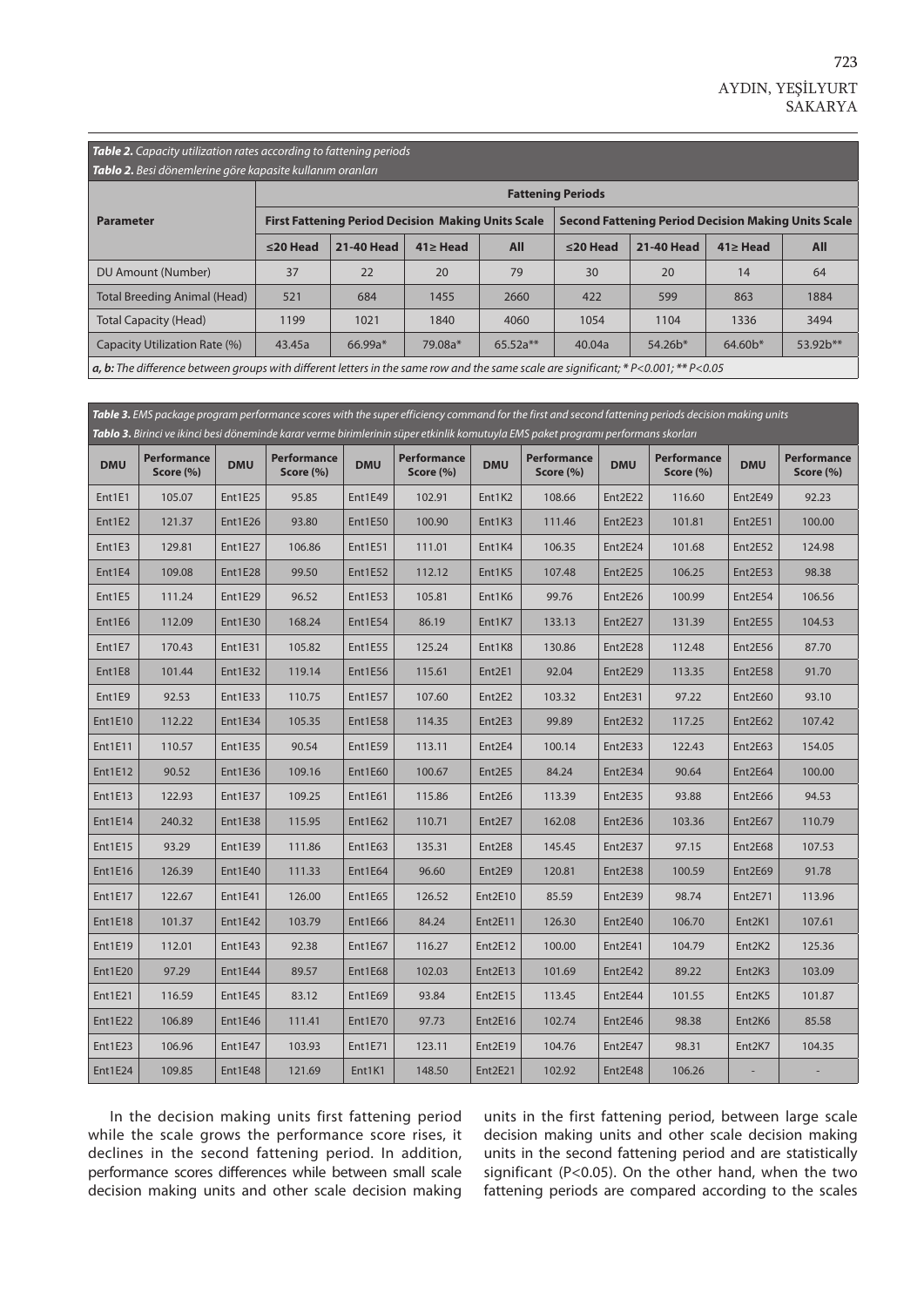<span id="page-5-0"></span>

*Table 4. The evaluation of decision making units performance scores according to in the first and the second fattening periods Tablo 4. Birinci ve ikinci besi döneminde karar verme birimlerinin performans skorlarının ölçeklerine göre değerlendirilmesi*

| <b>Decision</b><br><b>Making</b><br><b>Units Scale</b> | <b>Fattening Periods</b> |                                         |                                           |       |                                |                                           |                |       |  |  |  |
|--------------------------------------------------------|--------------------------|-----------------------------------------|-------------------------------------------|-------|--------------------------------|-------------------------------------------|----------------|-------|--|--|--|
|                                                        |                          |                                         | <b>First Fattening Period</b>             |       | <b>Second Fattening Period</b> |                                           |                |       |  |  |  |
|                                                        | $\mathbf n$              | <b>Performance</b><br>$Score(S \pm SE)$ | <b>Inefficiency Decision Making Units</b> |       | <b>Performance</b>             | <b>Inefficiency Decision Making Units</b> |                |       |  |  |  |
|                                                        |                          |                                         | <b>Number</b>                             | (%)   | n                              | Score $(S \pm SE)$                        | <b>Number</b>  | (%)   |  |  |  |
| $\leq$ 20 Head                                         | 37                       | 103.97±2.02a <sup>+</sup>               | 15                                        | 40.54 | 30                             | 108.94+2.94a+                             |                | 23.33 |  |  |  |
| 21-40 Head                                             | 22                       | $113.82 + 3.43$ bt                      |                                           | 9.09  | 20                             | 99.40±1.58a‡                              | 9              | 45.00 |  |  |  |
| $41 \geq$ Head                                         | 20                       | $124.88 \pm 7.06$ bt                    |                                           | 5.00  | 14                             | 94.13±4.84b‡                              | $\overline{4}$ | 28.57 |  |  |  |
| Total                                                  | 79                       | $112.01 \pm 2.40 \pm 1.00$              | 18                                        | 22.79 | 64                             | 105.89±1.86‡                              | 20             | 31.25 |  |  |  |
|                                                        |                          |                                         |                                           |       |                                |                                           |                |       |  |  |  |

*a, b: The differences between groups in the same column bearing different letters are significant (P<0.05); †‡: The differences between groups with different icons on the same line are significant (P<0.05)*

the differences between medium and large scales' decision making units performance scores are found to be significant (P<0.05).

# **DISCUSSION**

Within the scope of the study, the first survey application done with intensive cattle fattening enterprises for the first fattening period on October 2009 began a rising trend across Turkey with the red meat prices starting with mutton prices. As of the year 2009 in Turkey live animal and carcass meat imports are not in question. However, to balance the rising red meat prices on April 30, 2010 lowering customs tax rates opened the way for live animal and carcass meat imports. On the other hand, on June 2010 the TAR-ET project was repealed [\[1,3,21,22\]](#page-6-0).

As a result of these developments the operating 15 businesses in the first period, when the survey was applied, withdrew from this branch of production in the second fattening period, and the 64 enterprises with ongoing efficiencies capacity utilization rates on

average were reduced by 17.71%.

Intensive cattle fattening enterprises quitting this business or continuing by reducing capacity; fattening material prices demonstrating extreme increases, as of the date of the study the uncertainty of the continuation of live animal and red meat imports, the increase in concentrated feed, and lack of incentives can be shown as reasons.

Aydin at al.<sup>[22]</sup> and, Aydin and Sakarya<sup>[\[1\]](#page-6-0)</sup> reported that due to the excessive rise of costs in red meat in 2010, the general sum of the costs of fattening material shares increased proportionally, in other words the absolute value of fattening material costs according to other input elements increased more. The same study found that the period in which price increases in red meat happened, the prices of live animal that are also fattening material increased by approximately 50%.

According to the performance scores in the study, while in the first fattening period, 22.79% of the decision making units (18 DMU) are not efficient, in the second fattening period the inefficient decision making